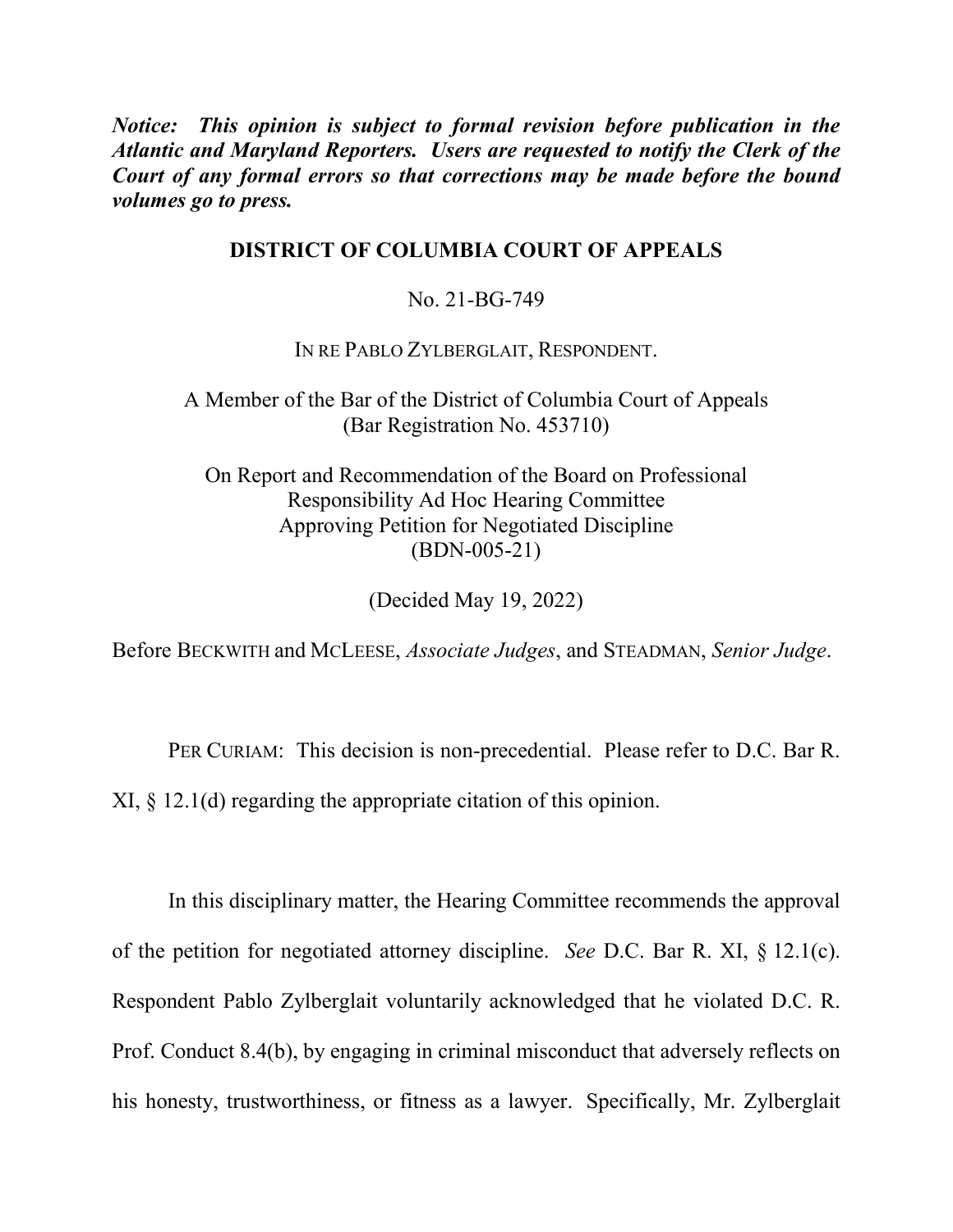admitted that he attempted to take nonconsensual photos under an individual's skirt and was convicted for attempted voyeurism.

Mr. Zylberglait and Disciplinary Counsel have agreed that Mr. Zylberglait should be suspended for six months, with the suspension stayed in favor of a sixmonth period of unsupervised probation, during which Mr. Zylberglait must continue complying with the recommendations of his therapist and ensure that his therapist provides monthly reports to Disciplinary Counsel regarding his compliance.

After following the procedures established in *In re Rigas*, 9 A.3d 494 (D.C. 2010), Disciplinary Counsel certified to the Hearing Committee that Mr. Zylberglait's conviction did not involve moral turpitude and was appropriate for negotiated discipline. The Hearing Committee agreed with those conclusions.

Having reviewed the Committee's recommendation, in accordance with our procedures in uncontested disciplinary cases, *see* D.C. Bar R. XI, § 12.1(d), we agree this case is appropriate for negotiated discipline and that the proposed sanction is not unduly lenient. *See* D.C. Bar R. XI, § 9(h)(2). Accordingly, it is